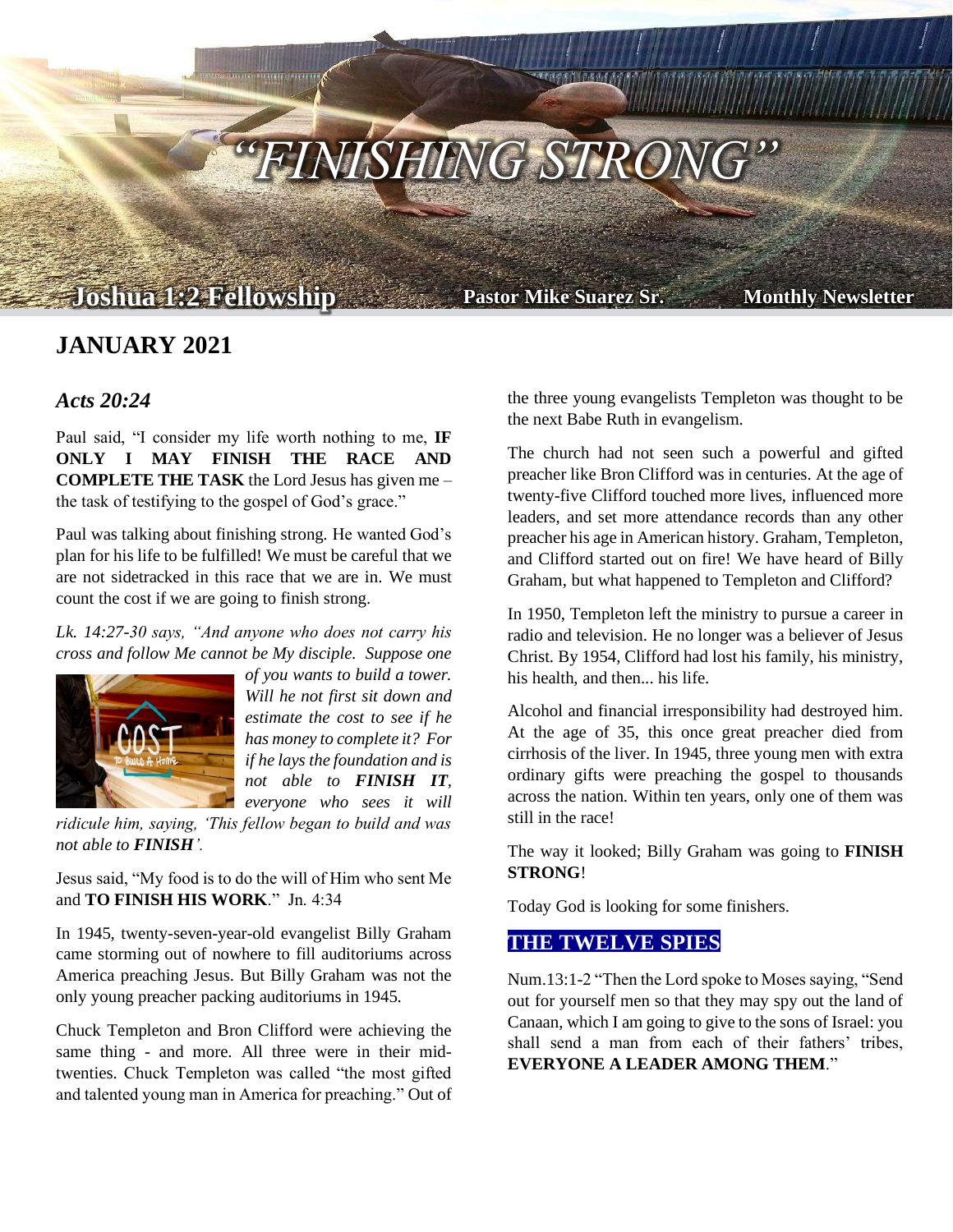

Moses picked 12 proven leaders to spy the land that God was about to give Israel. Out of those twelve, only two finished

strong. Israel waited for forty years to enter the land because ten guys **STARTED STRONG**:

...ten guys who had seen God send the plagues to Egypt...

...ten guys who had seen God open the Red Sea for them and their families, and then close it on Pharaoh's army...

...ten guys who had seen God work time and time again on their behalf, freaked out because there were giants in the land.

These ten leaders (Christians) had a great start but could not finish. They delayed Israel from entering the Promised Land for forty years. How many of us are delaying from entering the Promised Land because of fear?

- ❖ The fullness of Christ
- ❖ The desires of your heart
- ❖ An answered prayer
- ❖ A double portion of God's anointing
- ❖ A ministry from God

Of the original twelve, ten did not finish but Joshua and Caleb.

What did Joshua and Caleb have that the other ten did not? **ENDURANCE**

It is endurance that separates the men from the boys. It is endurance that determines whether a man will finish strong. Endurance is the fruit of godly character.

The Christian life is not a hundred-yard dash but a **long race.** Long races do not require speed. They require **guts, determination**, and **finishing power**.

Heb. 12:1-2 says, "Therefore, since we have so great a cloud of witnesses surrounding us, let us also lay aside every encumbrance, and the sin which so easily entangles us, **AND LET US RUN WITH ENDURANCE THE RACE THAT IS SET BEFORE US. FIXING OUR EYES ON JESUS**."

Christians who do not hit the finish line strong have chosen to remove themselves from the Lord's protection and power. Where is the finish line? It is different for all

of us. The finish line is when we go to be with the Lord. You might have forty years before you die, or you might have six months. No one knows where the finish line is but God. We do not finish strong by **FOCUSING ON THE FINISH LINE** because we do not know where the finish line is. We **FINISH STRONG BY FIXING OUR EYES ON JESUS**.

"...and let us run with endurance the race that is set before us, **FIXING OUR EYES ON JESUS**."

The twelve disciples of Jesus finished strong ...with one notable exception. Why did Judas quit the race? He never did submit his life to Jesus. He did not have his eyes on Jesus - he had his eyes on money.

Where do you have your eyes? Money? Fame? Women? Drugs?

But the other eleven kept their eyes on Jesus. The disciples were not perfect. They all fell away from the Lord for a brief time.

*"Then everyone deserted Jesus and fled." Mk. 14:50*

But Jesus calls them back and puts them back in the race.

"Early in the morning, Jesus stood on the shore, but the disciples did not realize that it was Jesus. He **CALLED OUT TO THEM**..." Jn. 21:4-5 **(Jesus is calling out to you if you have fled also!)**

They continued in the race preaching the Word and turning the world upside down. Despite the trials, persecution, and opposition they all **FINISHED STRONG**. Caleb and Joshua also finished strong because they ran with endurance and their eyes on Jesus. Men who do not hit the finish line strong have chosen to remove themselves from the Lord's protection and power.

# **THE BIBLE SHOWS US FOUR DIFFERENT KINDS OF FINISHES**

#### **Cut Off Early**

Cut off early means they were taken out of leadership, assassinations, killed in battle, prophetically denounced, and overthrown**.** Some of these examples are:

- $\div$  Abimelech Judges 9:52-54
- $\div$  Samson Judges 16:23-30